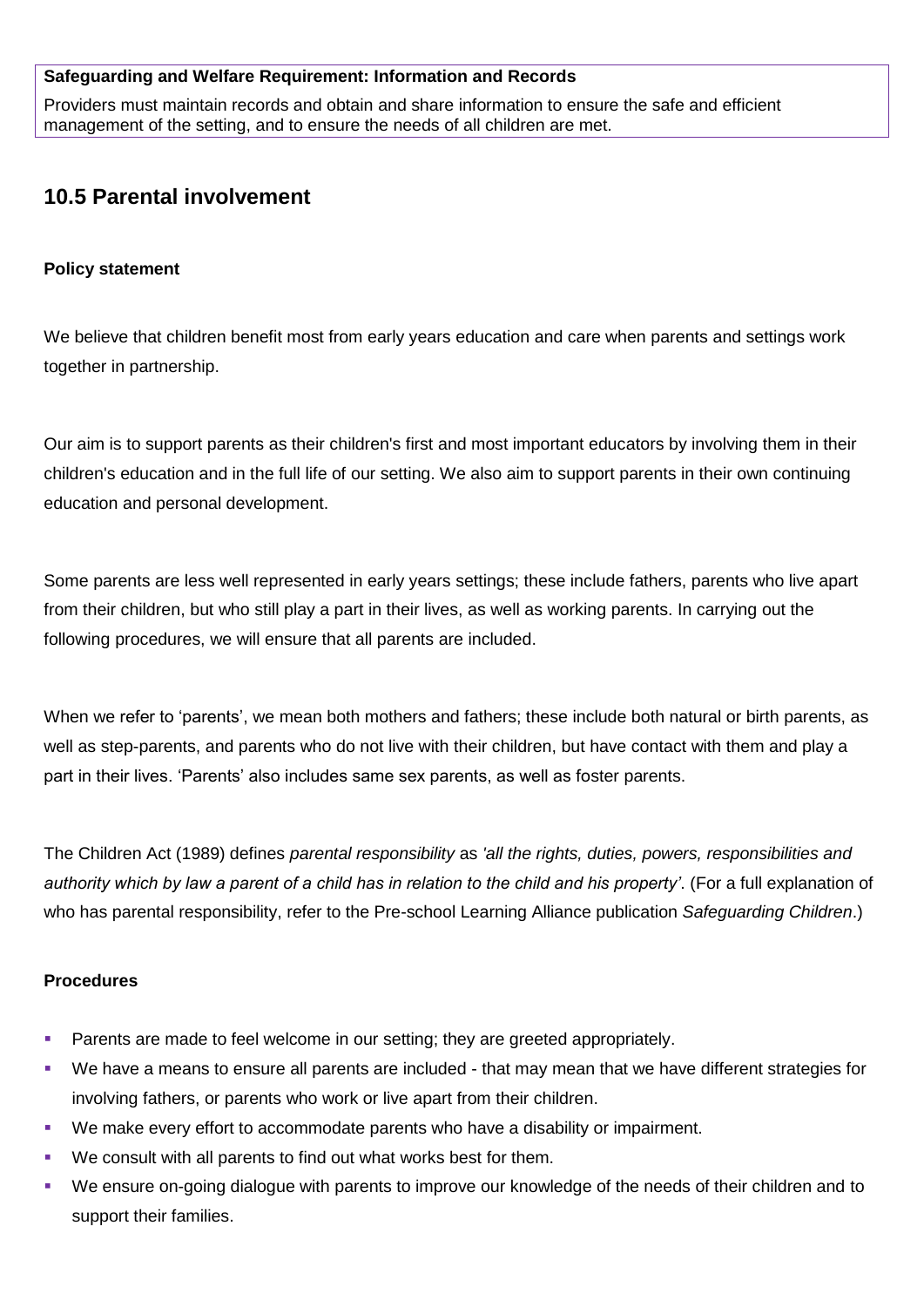- We inform all parents about how the setting is run and its policies, through access to written information, including our Safeguarding *Children and Child Protection* policy and our responsibilities under the Prevent Duty, and through regular informal communication. We check to ensure parents understand the information that is given to them.
- Information about a child and his or her family is kept confidential within our setting. The exception to this is where there is cause to believe that a child may be suffering, or is likely to suffer, significant harm, or where there are concerns regarding child's development that need to be shared with another agency. We will seek parental permission unless there are reasons not to in order to protect the safety of the child. Reference is made to our Information Sharing Policy on seeking consent for disclosure.
- We seek parental consent to administer medication, take a child for emergency treatment, take a child on an outing and take photographs for the purposes of record keeping.
- The expectations that we make on parents are made clear at the point of registration.
- We make clear our expectation that parents will participate in settling their child at the commencement of a place according to an agreed plan.
- We seek parents' views regarding changes in the delivery of our service.
- **Parents are actively encouraged to participate in decision making processes according to the structure in** place within our setting.
- We encourage parents to become involved in the social and cultural life of the setting and actively contribute to it.
- As far as possible our service is provided in a flexible way to meet the needs of parents without compromising the needs of children.
- We provide sufficient opportunity for parents to share necessary information with staff and this is recorded and stored to protect confidentiality.
- Our key persons meet regularly with parents to discuss their child's progress and to share concerns if they arise.
- Where applicable, our key persons work with parents to carry out an agreed plan to support special educational needs.
- Where applicable, our key persons work with parents to carry out any agreed tasks where a Protection Plan is in place for a child.
- We involve parents in the shared record keeping about their children either formally or informally and ensure parents have access to their children's written developmental records.
- We provide opportunities for parents to contribute their own skills, knowledge and interests to the activities of the setting.
- We support families to be involved in activities that promote their own learning and well-being; informing parents about relevant conferences, workshops and training.
- We consult with parents about the times of meetings to avoid excluding anyone.
- We provide information about opportunities to be involved in the setting in ways that are accessible to parents with basic skills needs, or those for whom English is an additional language; making every effort to provide an interpreter for parents who speak a language other than English and to provide translated written materials.
- We hold meetings in venues that are accessible and appropriate for all.